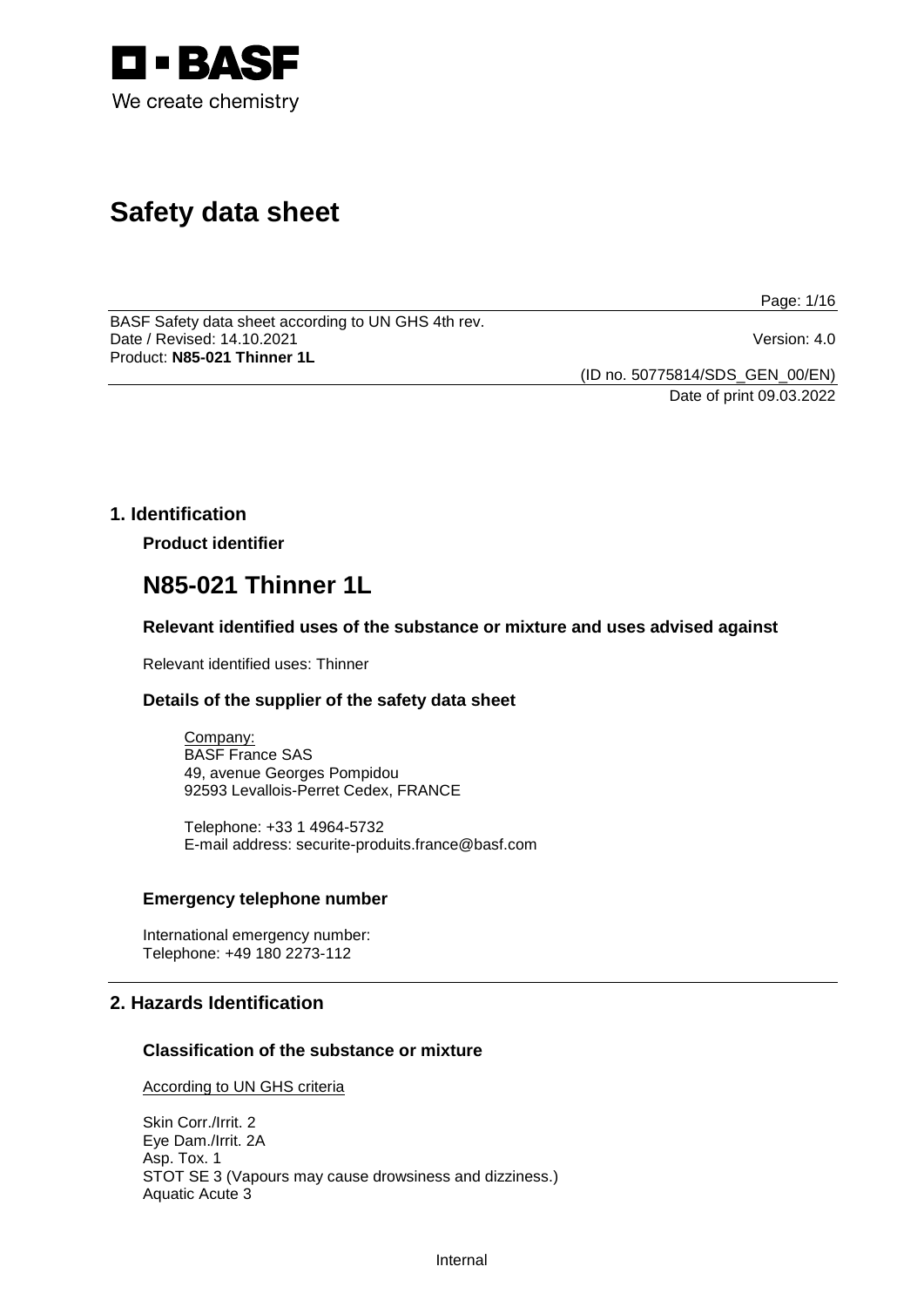Page: 2/16

Safety data sheet according to UN GHS 4th rev. Date / Revised: 14.10.2021 Version: 4.0 Product: **N85-021 Thinner 1L**

(ID no. 50775814/SDS\_GEN\_00/EN)

Date of print 09.03.2022

Aquatic Chronic 3 Flam. Liq. 3

For the classifications not written out in full in this section the full text can be found in section 16.

## **Label elements**

Globally Harmonized System, UN (GHS)

Pictogram:



Signal Word: Danger

| <b>Hazard Statement:</b>               |                                                                                                   |  |
|----------------------------------------|---------------------------------------------------------------------------------------------------|--|
| H226                                   | Flammable liquid and vapour.                                                                      |  |
| H304                                   | May be fatal if swallowed and enters airways.                                                     |  |
| H315                                   | Causes skin irritation.                                                                           |  |
| H319                                   | Causes serious eye irritation.                                                                    |  |
| H336                                   | May cause drowsiness or dizziness.                                                                |  |
| H412                                   | Harmful to aquatic life with long lasting effects.                                                |  |
| Precautionary Statements (Prevention): |                                                                                                   |  |
| P271                                   | Use only outdoors or in a well-ventilated area.                                                   |  |
| P280                                   | Wear protective gloves, protective clothing and eye protection or face<br>protection.             |  |
| P264                                   | Wash contaminated body parts thoroughly after handling.                                           |  |
| P242                                   | Use only non-sparking tools.                                                                      |  |
| P241                                   | Use explosion-proof electrical, ventilating and lighting equipment.                               |  |
| P243                                   | Take action to prevent static discharges.                                                         |  |
| P233                                   | Keep container tightly closed.                                                                    |  |
| P210                                   | Keep away from heat, hot surfaces, sparks, open flames and other<br>ignition sources. No smoking. |  |
| P240                                   | Ground and bond container and receiving equipment.                                                |  |
| P273                                   | Avoid release to the environment.                                                                 |  |
| P261                                   | Avoid breathing dust/fume/gas/mist/vapours/spray.                                                 |  |

Precautionary Statements (Response):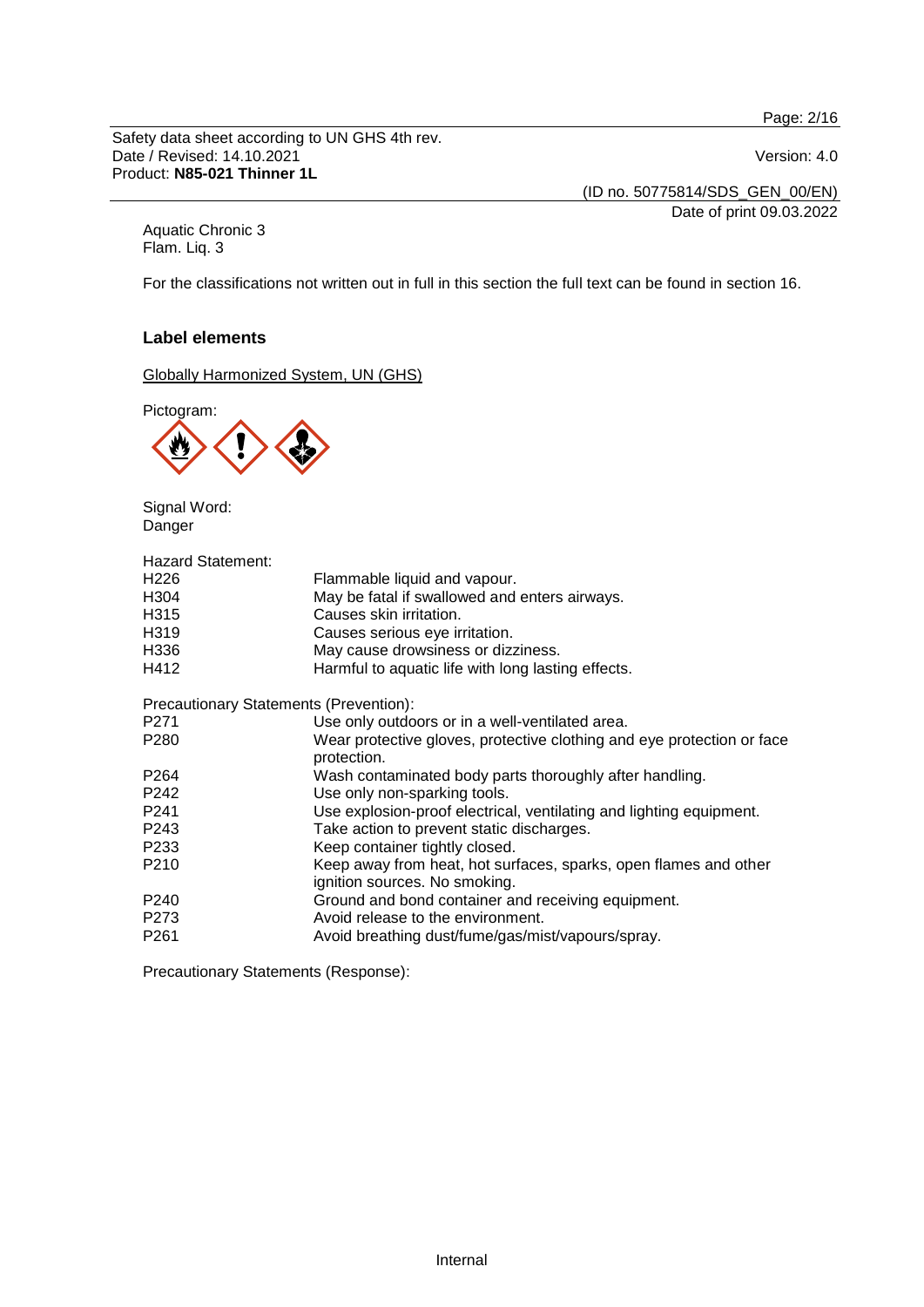Page: 3/16

Safety data sheet according to UN GHS 4th rev. Date / Revised: 14.10.2021 Product: **N85-021 Thinner 1L**

(ID no. 50775814/SDS\_GEN\_00/EN)

Date of print 09.03.2022

| $P305 + P351 + P338$                 | IF IN EYES: Rinse cautiously with water for several minutes. Remove   |
|--------------------------------------|-----------------------------------------------------------------------|
|                                      | contact lenses, if present and easy to do. Continue rinsing.          |
| P312                                 | Call a POISON CENTER or physician if you feel unwell.                 |
| P302 + P352                          | IF ON SKIN: Wash with plenty of soap and water.                       |
| P370 + P378                          | In case of fire: Use water spray for extinction.                      |
| P362 + P364                          | Take off contaminated clothing and wash it before reuse.              |
| $P301 + P310$                        | IF SWALLOWED: Immediately call a POISON CENTER or physician.          |
| $P332 + P313$                        | If skin irritation occurs: Get medical attention.                     |
| $P303 + P361 + P353$                 | IF ON SKIN (or hair): Remove or Take off immediately all contaminated |
|                                      | clothing. Rinse skin with water or shower.                            |
| $P304 + P340$                        | IF INHALED: Remove person to fresh air and keep comfortable for       |
|                                      | breathing.                                                            |
| $P337 + P313$                        | If eye irritation persists: Get medical attention.                    |
| P331                                 | Do NOT induce vomiting.                                               |
| Precautionary Statements (Storage):  |                                                                       |
| P403 + P233                          | Store in a well-ventilated place. Keep container tightly closed.      |
| P403 + P235                          | Store in a well-ventilated place. Keep cool.                          |
| P405                                 | Store locked up.                                                      |
| Precautionary Statements (Disposal): |                                                                       |
| P <sub>501</sub>                     | Dispose of contents and container to hazardous or special waste       |
|                                      | collection point.                                                     |

## **Other hazards**

According to UN GHS criteria

If applicable information is provided in this section on other hazards which do not result in classification but which may contribute to the overall hazards of the substance or mixture.

## **3. Composition/Information on Ingredients**

### **Substances**

Not applicable

#### **Mixtures**

Chemical nature

organic solvent

Hazardous ingredients (GHS) According to UN GHS criteria

1,2,4-Trimethylbenzene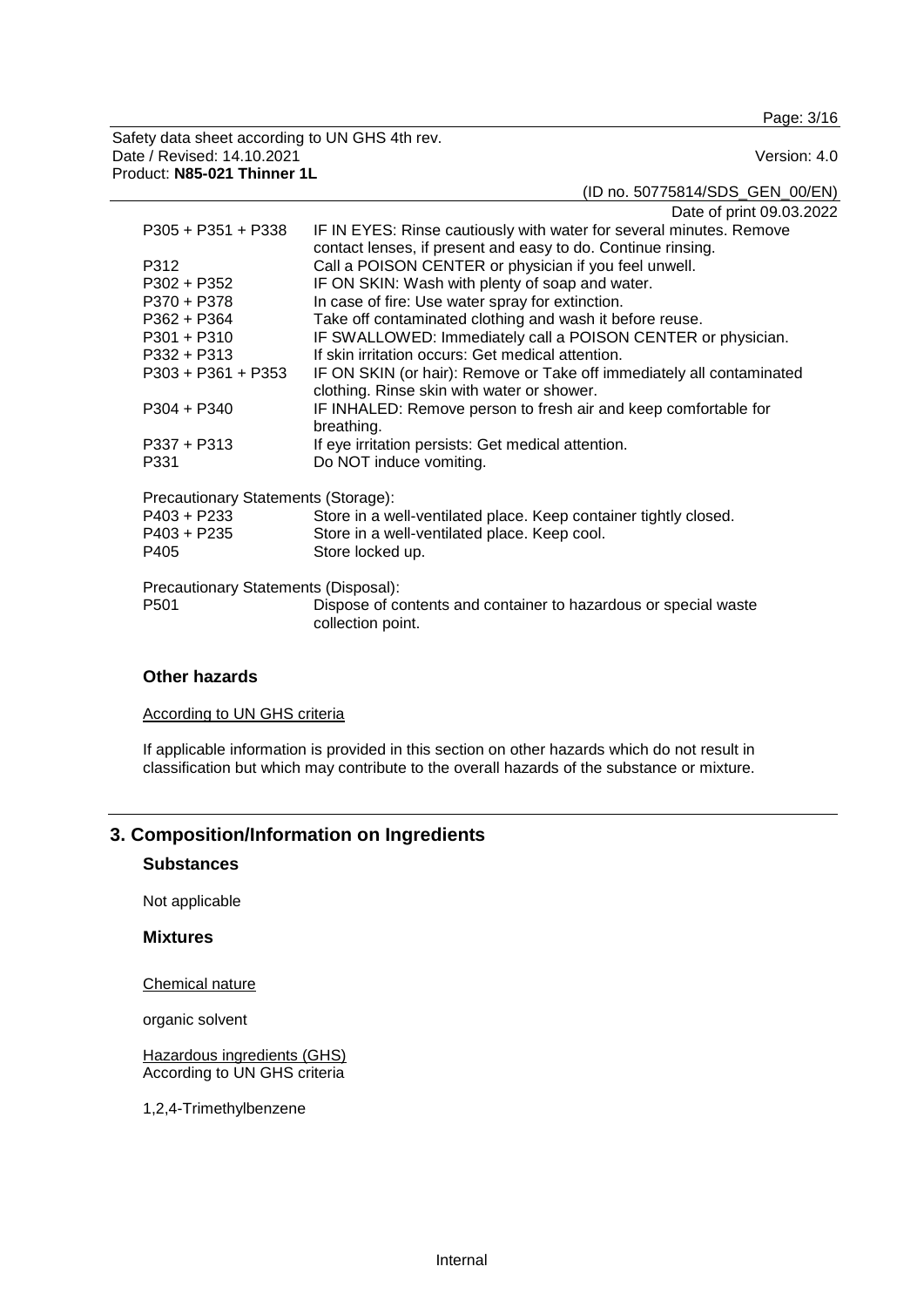Page: 4/16

| Safety data sheet according to UN GHS 4th rev.<br>Date / Revised: 14.10.2021<br>Product: N85-021 Thinner 1L                                      | Version: 4.0                                                                                                                                                                                                                                                                                   |
|--------------------------------------------------------------------------------------------------------------------------------------------------|------------------------------------------------------------------------------------------------------------------------------------------------------------------------------------------------------------------------------------------------------------------------------------------------|
|                                                                                                                                                  | (ID no. 50775814/SDS_GEN_00/EN)                                                                                                                                                                                                                                                                |
| Content (W/W): $>= 2 \% - 2.5 \%$<br>CAS Number: 95-63-6<br>EC-Number: 202-436-9<br>INDEX-Number: 601-043-00-3                                   | Date of print 09.03.2022<br>Asp. Tox. 1<br>Flam. Liq. 3<br>Acute Tox. 4 (Inhalation - vapour)<br>Skin Corr./Irrit. 2<br><b>Aquatic Chronic 2</b><br>Eye Dam./Irrit. 2A<br>STOT SE 3 (irr. to respiratory syst.)<br><b>Aquatic Acute 2</b><br>H226, H319, H315, H332, H304, H335, H401,<br>H411 |
| Ethylbenzene<br>Content (W/W): $>= 1 \% - 2 \%$<br>CAS Number: 100-41-4<br>EC-Number: 202-849-4<br>INDEX-Number: 601-023-00-4                    | Asp. Tox. 1<br>Flam. Liq. 2<br>Acute Tox. 4 (Inhalation - vapour)<br>Acute Tox. 5 (oral)<br>STOT RE (Auditory organ) 2<br><b>Aquatic Acute 2</b><br><b>Aquatic Chronic 3</b><br>H225, H332, H303, H304, H373, H412, H401                                                                       |
| 4-Methylpentan-2-one<br>Content (W/W): $>= 5 \% - 7 \%$<br>CAS Number: 108-10-1<br>EC-Number: 203-550-1<br>INDEX-Number: 606-004-00-4            | Flam. Liq. 2<br>Acute Tox. 4 (Inhalation - vapour)<br>Eye Dam./Irrit. 2A<br>STOT SE 3 (irr. to respiratory syst.)<br>Acute Tox. 5 (oral)<br>Asp. Tox. 2<br>H225, H319, H332, H303, H305, H335<br><b>EUH066</b>                                                                                 |
| 2-Methoxy-1-methylethyl acetate<br>Content (W/W): $>= 5 \% - 7 \%$<br>CAS Number: 108-65-6<br>EC-Number: 203-603-9<br>INDEX-Number: 607-195-00-7 | Flam. Liq. 3<br>STOT SE 3 (drowsiness and dizziness)<br>H226, H336                                                                                                                                                                                                                             |
| n-Butyl acetate<br>Content (W/W): $> = 50 \% - < 75 \%$<br>CAS Number: 123-86-4<br>EC-Number: 204-658-1<br>INDEX-Number: 607-025-00-1            | Flam. Liq. 3<br>STOT SE 3 (drowsiness and dizziness)<br>Aquatic Acute 3<br>H226, H336, H402<br><b>EUH066</b>                                                                                                                                                                                   |

Ethyl 3-ethoxypropionate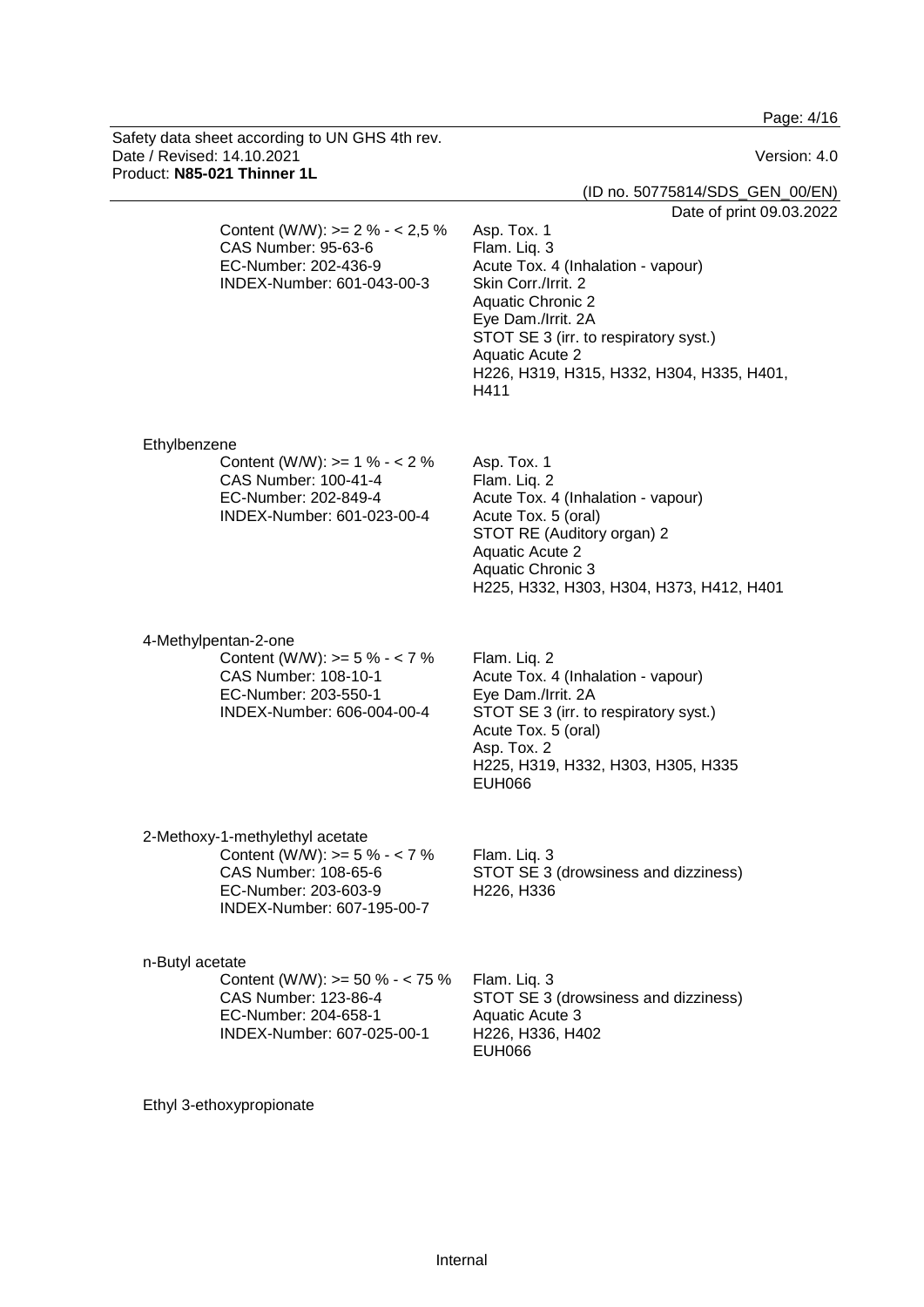Page: 5/16

|        | Safety data sheet according to UN GHS 4th rev.<br>Date / Revised: 14.10.2021<br>Product: N85-021 Thinner 1L                                                 | Version: 4.0<br>(ID no. 50775814/SDS_GEN_00/EN)                                                                                                                                                                                                                                                                                                        |
|--------|-------------------------------------------------------------------------------------------------------------------------------------------------------------|--------------------------------------------------------------------------------------------------------------------------------------------------------------------------------------------------------------------------------------------------------------------------------------------------------------------------------------------------------|
|        | Content (W/W): $> = 5 \% - 7 \%$<br>CAS Number: 763-69-9                                                                                                    | Date of print 09.03.2022<br>Flam. Liq. 3<br>Acute Tox. 5 (oral)                                                                                                                                                                                                                                                                                        |
|        | EC-Number: 212-112-9                                                                                                                                        | Aquatic Acute 3<br>Acute Tox. 5 (dermal)<br>H226, H303 + H313, H402                                                                                                                                                                                                                                                                                    |
| Xylene | Content (W/W): $> = 7 \% - 10 \%$<br>CAS Number: 1330-20-7<br>EC-Number: 215-535-7<br>INDEX-Number: 601-022-00-9                                            | Asp. Tox. 1<br>Flam. Liq. 3<br>Acute Tox. 5 (Inhalation - vapour)<br>Acute Tox. 5 (oral)<br>Skin Corr./Irrit. 2<br>Eye Dam./Irrit. 2B<br>STOT SE 3 (irr. to respiratory syst.)<br>STOT RE (Central nervous system, Liver,<br>Kidney) 2<br><b>Aquatic Acute 2</b><br>Aquatic Chronic 3<br>H226, H320, H315, H333, H303, H304, H335,<br>H373, H412, H401 |
|        | Solvent naphtha (petroleum), light arom.<br>Content (W/W): $>=$ 3 % - < 5 %<br>CAS Number: 64742-95-6<br>EC-Number: 265-199-0<br>INDEX-Number: 649-356-00-4 | Asp. Tox. 1<br>Flam. Liq. 3<br>Skin Corr./Irrit. 2<br>STOT SE 3 (drowsiness and dizziness)<br><b>Aquatic Acute 2</b><br><b>Aquatic Chronic 2</b><br>H226, H315, H304, H336, H401, H411<br><b>EUH066</b>                                                                                                                                                |

For the classifications not written out in full in this section the full text can be found in section 16.

## **4. First-Aid Measures**

#### **Description of first aid measures**

First aid personnel should pay attention to their own safety. If the patient is likely to become unconscious, place and transport in stable sideways position (recovery position). Remove affected person from danger area. Keep warm, calm and covered up. Immediately remove contaminated clothing. Never give anything by mouth to an unconscious person. In case of intoxication, call a poison control center or physician for treatment advice, taking the packaging or the label of the product. Symptoms of poisoning may occur even after several hours, continue medical observation for at least 48 hours after the accident.

If inhaled: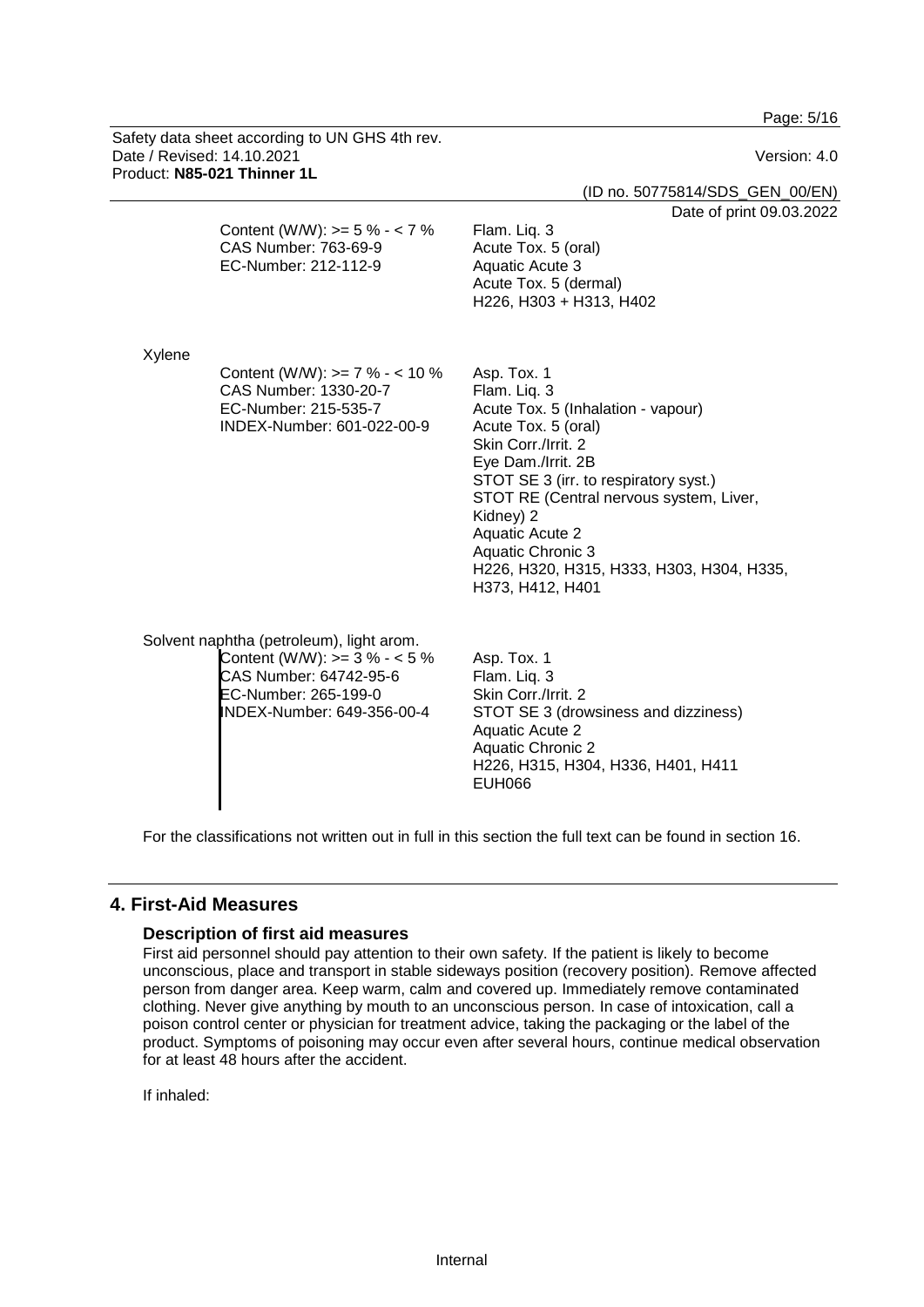Page: 6/16

Safety data sheet according to UN GHS 4th rev. Date / Revised: 14.10.2021 **Version: 4.0** Product: **N85-021 Thinner 1L**

(ID no. 50775814/SDS\_GEN\_00/EN)

Date of print 09.03.2022

Immediate medical attention required. Remove the affected individual into fresh air and keep the person calm. If breathing is irregular or stopped, administer artificial respiration.

#### On skin contact:

If symptoms persist, seek medical advice. Remove contaminated clothing. Wash skin with soap and water, rinse abundantly. Do NOT use solvents or thinners.

#### On contact with eyes:

Remove contact lenses, if present. Immediately wash affected eyes for at least 15 minutes under running water with eyelids held open, consult an eye specialist. Immediate medical attention required.

#### On ingestion:

Summon medical aid without delay. Do not induce vomiting due to aspiration hazard. Rinse mouth immediately with water. Keep at rest.

#### **Most important symptoms and effects, both acute and delayed**

Symptoms: Eye irritation, aspiration pneumonia, dazed state, skin irritation, dizziness, Information, i.e. additional information on symptoms and effects may be included in the GHS labeling phrases available in Section 2 and in the Toxicological assessments available in Section 11.

Hazards: If swallowed, in the event of vomiting, risk of product entering the lungs. When inhaled (e.g. during vomiting) risk of pulmonary oedema and/or pneumonia.

**Indication of any immediate medical attention and special treatment needed**

Treatment: Symptomatic treatment (decontamination, vital functions). Antidote: No known specific antidote.

## **5. Fire-Fighting Measures**

#### **Extinguishing media**

Suitable extinguishing media: carbon dioxide, alcohol-resistant foam, dry powder, water spray

Unsuitable extinguishing media for safety reasons: water jet

#### **Special hazards arising from the substance or mixture**

Fire will produce dense black smoke. Inhalation of dangerous decomposition products may cause serious damage to health.

### **Advice for fire-fighters**

Special protective equipment: Appropriate breathing apparatus may be required.

Further information: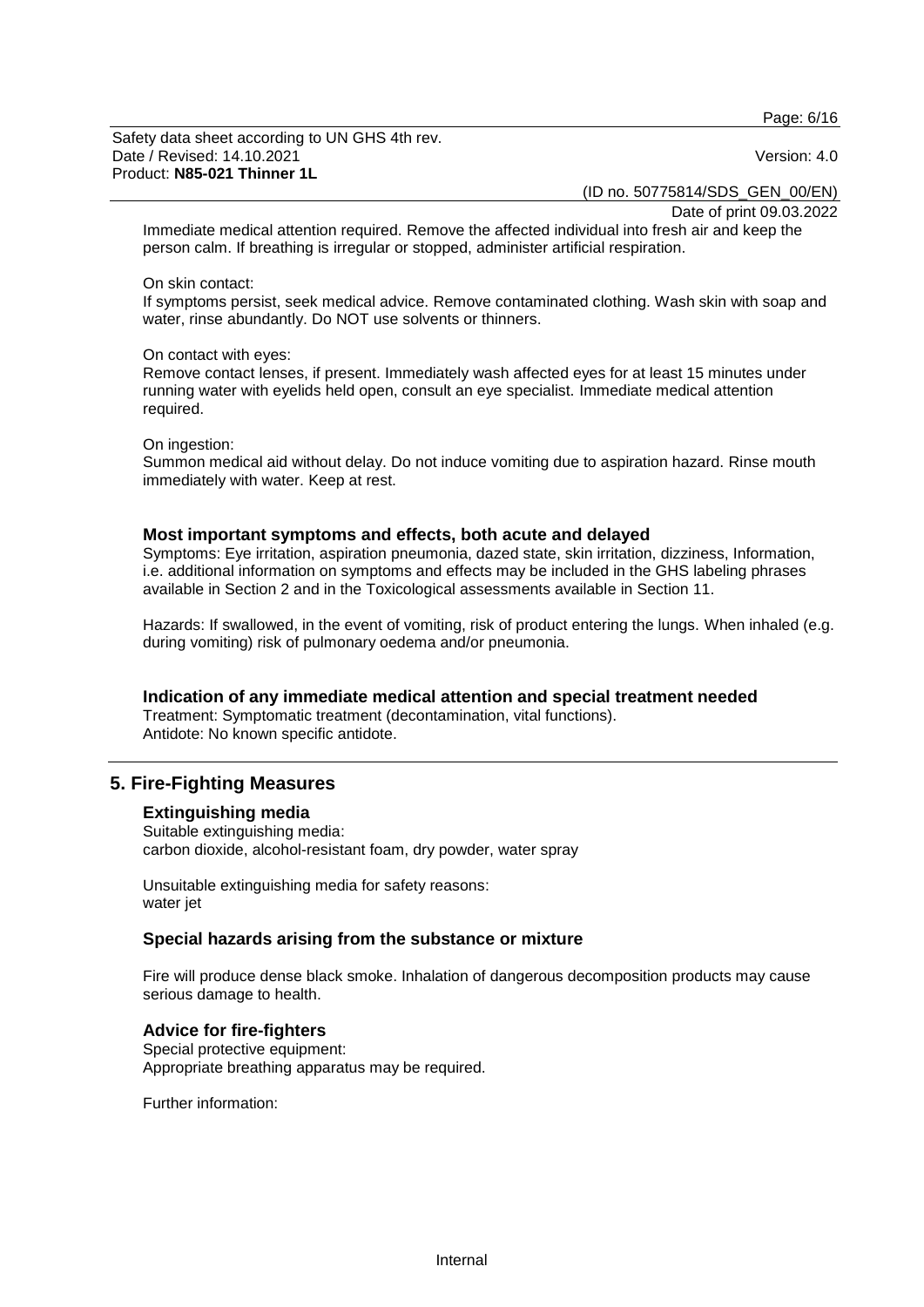Page: 7/16

Safety data sheet according to UN GHS 4th rev. Date / Revised: 14.10.2021 Version: 4.0 Product: **N85-021 Thinner 1L**

(ID no. 50775814/SDS\_GEN\_00/EN)

Date of print 09.03.2022

Cool closed containers in the vicinity of the source of fire. Dispose of fire debris and contaminated extinguishing water in accordance with official regulations. Collect contaminated extinguishing water separately, do not allow to reach sewage or effluent systems.

## **6. Accidental Release Measures**

## **Personal precautions, protective equipment and emergency procedures**

Avoid breathing vapours. For non-emergency personnel: Use personal protective clothing. Ensure adequate ventilation. Keep away from sources of ignition. For emergency responders: Advice on product handling can be found in sections 7 and 8 of this safety data sheet. Information regarding personal protective measures, see section 8.

#### **Environmental precautions**

Do not allow to enter drains or waterways. If the product enters drains or sewers, the local water company should be contacted immediately; in the case of contamination of streams, rivers or lakes, the Environment Agency. Do not discharge into the subsoil/soil.

#### **Methods and material for containment and cleaning up**

Contain and collect spillage with non-combustible absorbent materials, e.g. sand, earth, vermiculite, diatomaceous earth and place in a suitable container for diposal according with the waste regulations (see section 13). Clean preferably with a detergent; avoid the use of solvents. Ensure adequate ventilation.

## **7. Handling and Storage**

#### **Precautions for safe handling**

Provide good ventilation of working area (local exhaust ventilation if necessary). Do not return residues to the storage containers. Smoking, eating and drinking are forbidden in application area. For personal protection see section 8. Comply with the health and safety at work laws. When operators, whether spraying or not, have to work inside the spray booth, ventilation is unlikely to be sufficient to control particulates and solvent vapour in all cases. In such circumstances they should wear a compressed air-fed respirator during the spraying process and until such time as the particulates and solvent vapour concentration has fallen below the exposure limits. Avoid inhalation of vapour and spray mist. The workplace should be equipped with an emergency shower and eyerinsing facility. Avoid contact with the skin, eyes and clothing. Handle in accordance with good industrial hygiene and safety practice.

#### Protection against fire and explosion:

Avoid all sources of ignition: heat, sparks, open flame. Product may charge electrostatically: always use earthing leads when transferring from one container to another and earth containers. It is recommended that operators should wear antistatic clothing and footwear. Solvent vapours are heavier than air and spread along floors. Vapour forms explosive mixtures with air. The relevant fire protection measures should be noted. Use explosion-proof equipment.

#### **Conditions for safe storage, including any incompatibilities**

Keep away from oxidising agents, from strongly alkaline and strongly acid materials.

Suitable materials for containers: Carbon steel (Iron), tinned carbon steel (Tinplate)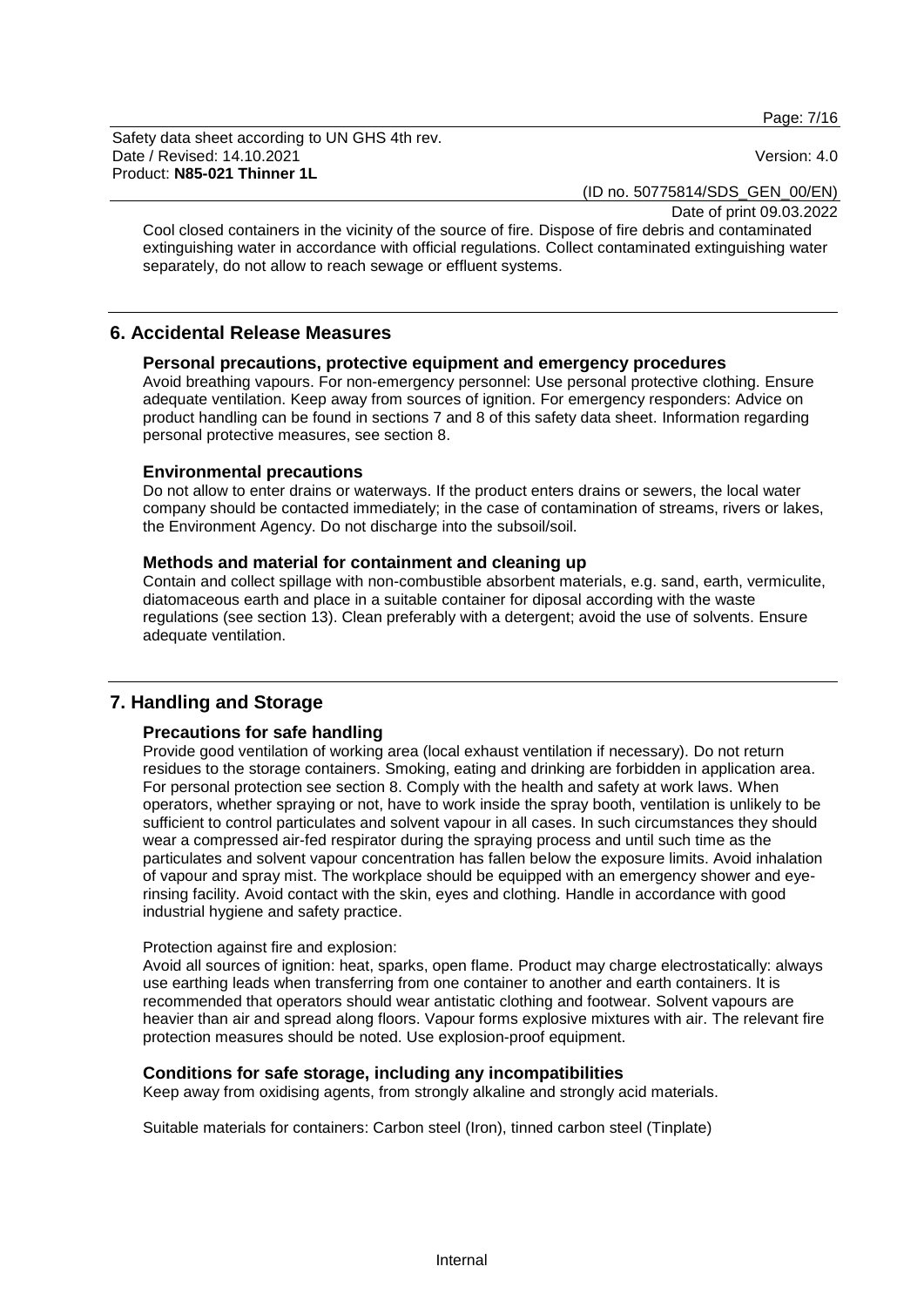Page: 8/16

Safety data sheet according to UN GHS 4th rev. Date / Revised: 14.10.2021 Version: 4.0 Product: **N85-021 Thinner 1L**

(ID no. 50775814/SDS\_GEN\_00/EN)

Date of print 09.03.2022

Further information on storage conditions: Keep container dry. Keep in a cool, well-ventilated place. Avoid direct sunlight. Close containers carefully once opened and store them upright in order to prevent any leakage. No smoking. No admission for unauthorised personnel. Always keep in containers of same material as the original one. Observe label precautions.

Storage stability: Storage temperature: 5,00 - 35,00 °C

## **Specific end use(s)**

Please refer to the technical leaflet for further information.

## **8. Exposure Controls/Personal Protection**

#### **Control parameters**

Components with occupational exposure limits

95-63-6: 1,2,4-Trimethylbenzene 100-41-4: Ethylbenzene 108-10-1: 4-Methylpentan-2-one 108-65-6: 2-Methoxy-1-methylethyl acetate 123-86-4: n-Butyl acetate 1330-20-7: Xylene

#### **Exposure controls**

Personal protective equipment

Respiratory protection:

Suitable respiratory protection: e.g. half-mask with A1P2 class combination filter When workers are facing concentrations above the occupational exposure limits they must use appropriate certified respirators. Use A1P2 breathing-protection half mask in case of contact with aerosols.

Hand protection:

Further information on penetration time is available from the manufacturer of the glove. Data are based on information from the glove manufacturer, the raw material manufacturer or according to specifics of the product components.

The protection glove should be tested for its specific suitability (e.g. mechanical strength, product compatibility, anti-static properties).

Follow manufacturer's advice on use, storage, maintenance and replacement of gloves.

The gloves should be replaced immediately in case of damage or signs of wear. It is recommended to use preventative skin protection (skin cream).

Wear protective gloves. Any chemical protection glove certified according to EN ISO 374-1 is suitable: e.g.

nitrile gloves - material thickness: 0,7 mm

Eye protection:

Tightly fitting safety goggles (splash goggles) (e.g. EN 166), Required when there is a risk of eye contact.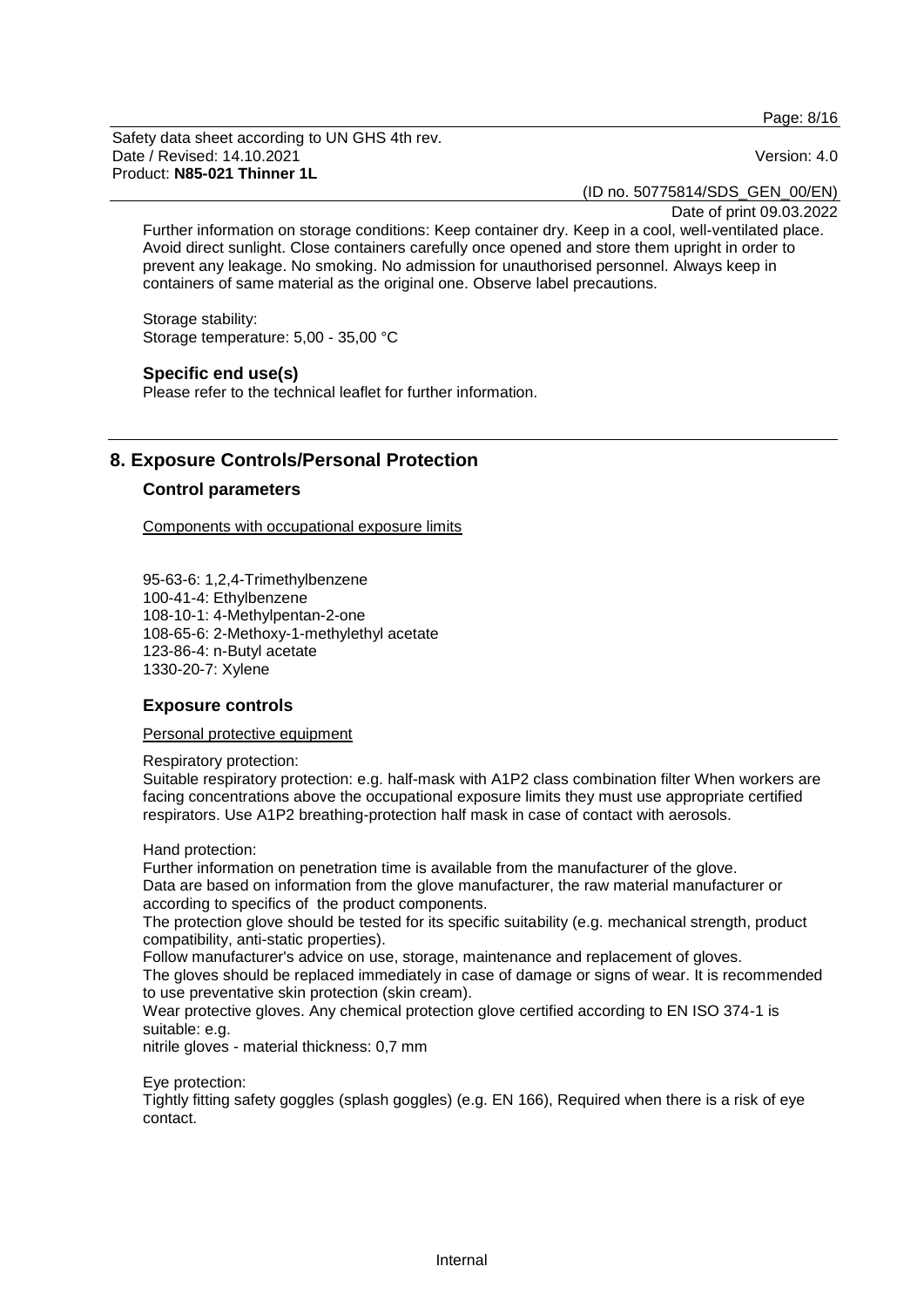Page: 9/16

Safety data sheet according to UN GHS 4th rev. Date / Revised: 14.10.2021 Version: 4.0 Product: **N85-021 Thinner 1L**

(ID no. 50775814/SDS\_GEN\_00/EN) Date of print 09.03.2022

#### Body protection:

Anti-static protective clothing, Personnel should wear antistatic, flame-retardant clothing made of natural fibres and/or heat-resistant synthetic fibres.

## General safety and hygiene measures

Do not breathe vapour/spray. Eye wash fountains and safety showers must be easily accessible. Avoid contact with the skin, eyes and clothing. Handle in accordance with good industrial hygiene and safety practice. Ensure adequate ventilation. This can be achieved by the use of local exhaust ventilation and good general extraction. If these are not sufficient to maintain concentrations at the workplace below the occupational exposure limits, appropriate certified respirators must be worn. Remove contaminated clothing immediately and dispose of safely. Hands and/or face should be washed before breaks and at the end of the shift. Keep separated from food stuffs and feed stocks.

## **9. Physical and Chemical Properties**

#### **Information on basic physical and chemical properties**

| Form:<br>Colour:<br>Odour:<br>pH value:                                                                                                     | liquid<br>colourless<br>specific                                                                                                                                       |                            |
|---------------------------------------------------------------------------------------------------------------------------------------------|------------------------------------------------------------------------------------------------------------------------------------------------------------------------|----------------------------|
| Melting point:<br>onset of boiling:<br>Flash point:<br>Flammability:<br>Lower explosion limit:<br>Ignition temperature:<br>Vapour pressure: | substance/mixture is non-<br>polar/aprotic<br>not determined<br>114,00 °C<br>27 °C<br>Flammable liquid and vapour.<br>36 g/m3<br>$> 200,00$ °C<br>13,00 hPa<br>(20 °C) | (ISO 3679)<br>(calculated) |
| Density:<br>Viscosity, kinematic:                                                                                                           | (50 °C)<br>not determined<br>0,879 g/cm3<br>(20 °C)<br>$6,0$ mm $2/s$<br>(20 °C)                                                                                       |                            |
| Explosion hazard:<br>Fire promoting properties:                                                                                             | (40 °C)<br>not determined<br>not explosive<br>not fire-propagating                                                                                                     |                            |

#### **Other information**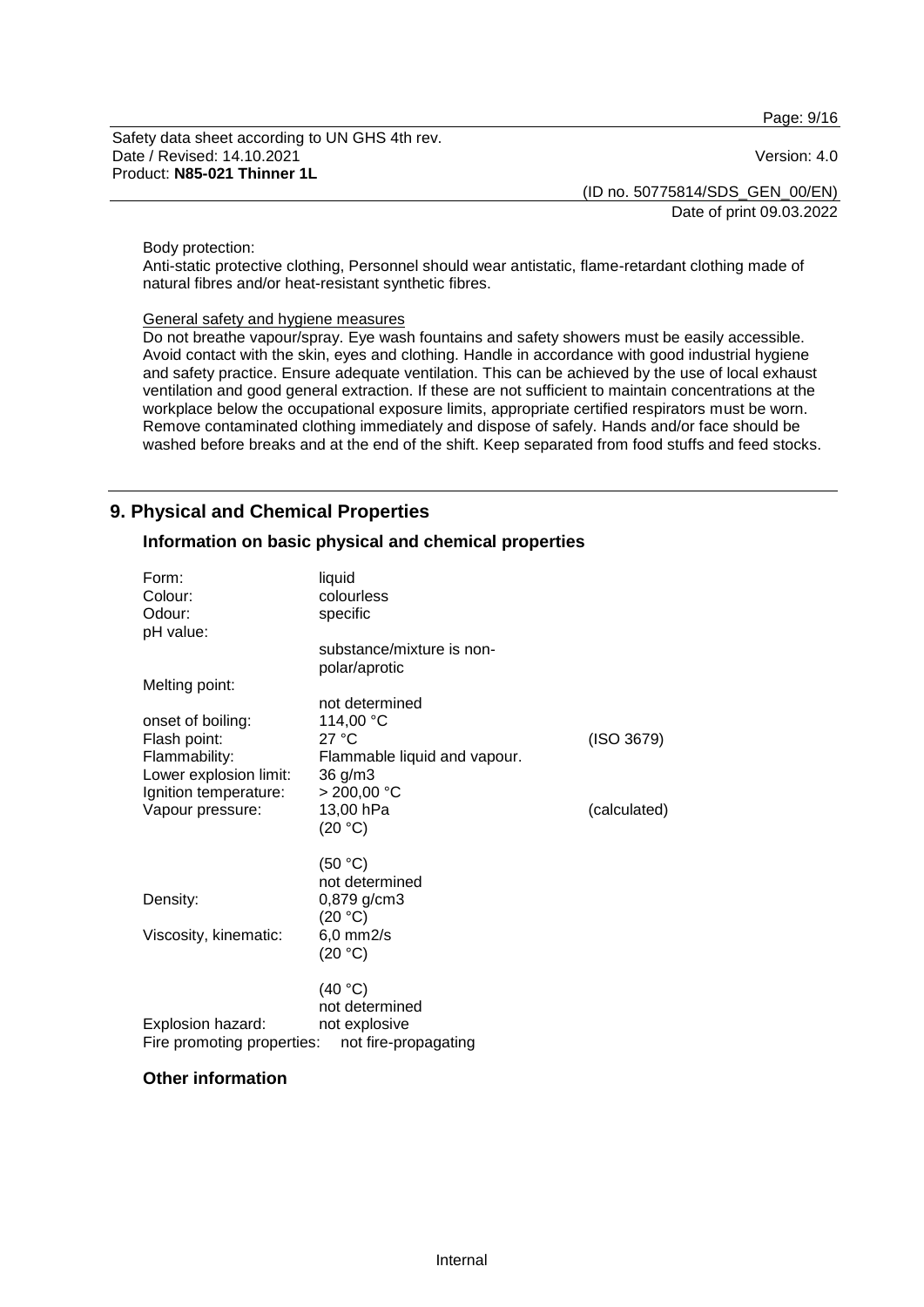Page: 10/16

Safety data sheet according to UN GHS 4th rev. Date / Revised: 14.10.2021 Version: 4.0 Product: **N85-021 Thinner 1L**

(ID no. 50775814/SDS\_GEN\_00/EN)

|                         |                                                                                                                                       | Date of print 09.03.2022 |
|-------------------------|---------------------------------------------------------------------------------------------------------------------------------------|--------------------------|
| Burning rate:           | The material doesn't meet the criteria<br>specified in paragraph 33.2.4.4 of UN combustible solids))<br>manual of tests and criteria. | (UN Test N.1 (ready      |
| Self heating ability:   | It is not a substance capable of<br>spontaneous heating.                                                                              |                          |
| Miscibility with water: | immiscible                                                                                                                            |                          |
| Flow time:              | $<$ 30 s                                                                                                                              | (DIN EN ISO 2431; 3 mm)  |

## **10. Stability and Reactivity**

#### **Reactivity**

No hazardous reactions if stored and handled as prescribed/indicated.

#### **Chemical stability**

The product is stable if stored and handled as prescribed/indicated.

#### **Possibility of hazardous reactions**

Vapours may form ignitable mixture with air.

#### **Conditions to avoid**

Avoid direct sunlight. Avoid all sources of ignition: heat, sparks, open flame.

#### **Incompatible materials**

Substances to avoid:

Keep away from highly acidic or alkaline substances as well as oxidants in order to prevent exothermal reactions.

#### **Hazardous decomposition products**

:

When exposed to high temperatures hazardous decomposition products such as carbon monoxide, carbon dioxide, smoke, oxides of nitrogen may be produced., No hazardous decomposition products if stored and handled as prescribed/indicated.

## **11. Toxicological Information**

#### **Information on toxicological effects**

#### Acute toxicity

Assessment of acute toxicity:

Exposure to component solvent vapour concentrations in excess of the stated occupational exposure limit may result in adverse health effects such as mucous membrane and respiratory system irritation and adverse effect on kidney, liver and central nervous system. Symptoms and signs include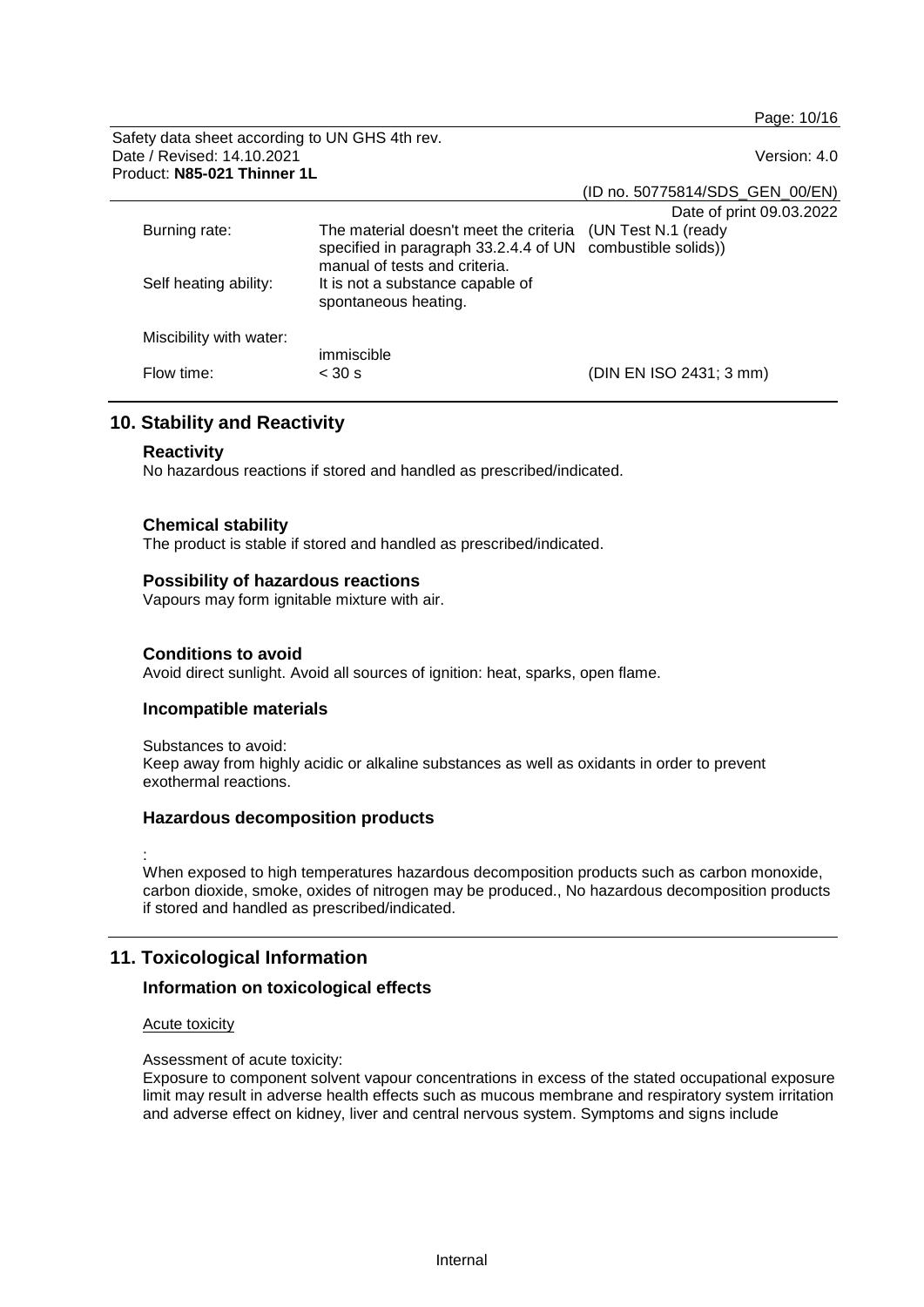Page: 11/16

Safety data sheet according to UN GHS 4th rev. Date / Revised: 14.10.2021 **Version: 4.0** Product: **N85-021 Thinner 1L**

(ID no. 50775814/SDS\_GEN\_00/EN)

Date of print 09.03.2022

headache, dizziness, fatigue, muscular weakness, drowsiness and in extreme cases, loss of consciousness. Repeated and prolonged exposure to solvents at levels significantly above OELs may lead to the development of long-lasting central nervous system disorders such as chronic toxic encephalopathy, signs of toxicity include changes in behaviour and memory. Solvents may cause some of the above effects by absorption through the skin. Repeated or prolonged contact with the preparation may cause removal of natural fat from the skin resulting in non-allergic contact dermatitis and absorption through the skin.

Based on available data, the classification criteria are not met.

*Information on: Ethylbenzene*

*Experimental/calculated data: LD50 rat (oral): 3.500 mg/kg Literature data.*

*Information on: Ethyl 3-ethoxypropionate*

*Experimental/calculated data: LD50 rat (oral): 4.309 mg/kg (OECD Guideline 401)*

*Information on: Xylene*

*Experimental/calculated data: LD50 rat (oral): 3.523 mg/kg (similar to OECD guideline 401)* ----------------------------------

*Information on: Ethylbenzene Experimental/calculated data: LD50 rabbit (dermal): 15.354 mg/kg Literature data.*

#### Irritation

Assessment of irritating effects: The liquid splashed in the eyes may cause irritation and reversible damage. Eye contact causes irritation. Skin contact causes irritation.

#### Respiratory/Skin sensitization

Assessment of sensitization: Based on available data, the classification criteria are not met.

Germ cell mutagenicity

Assessment of mutagenicity: Based on available data, the classification criteria are not met.

#### **Carcinogenicity**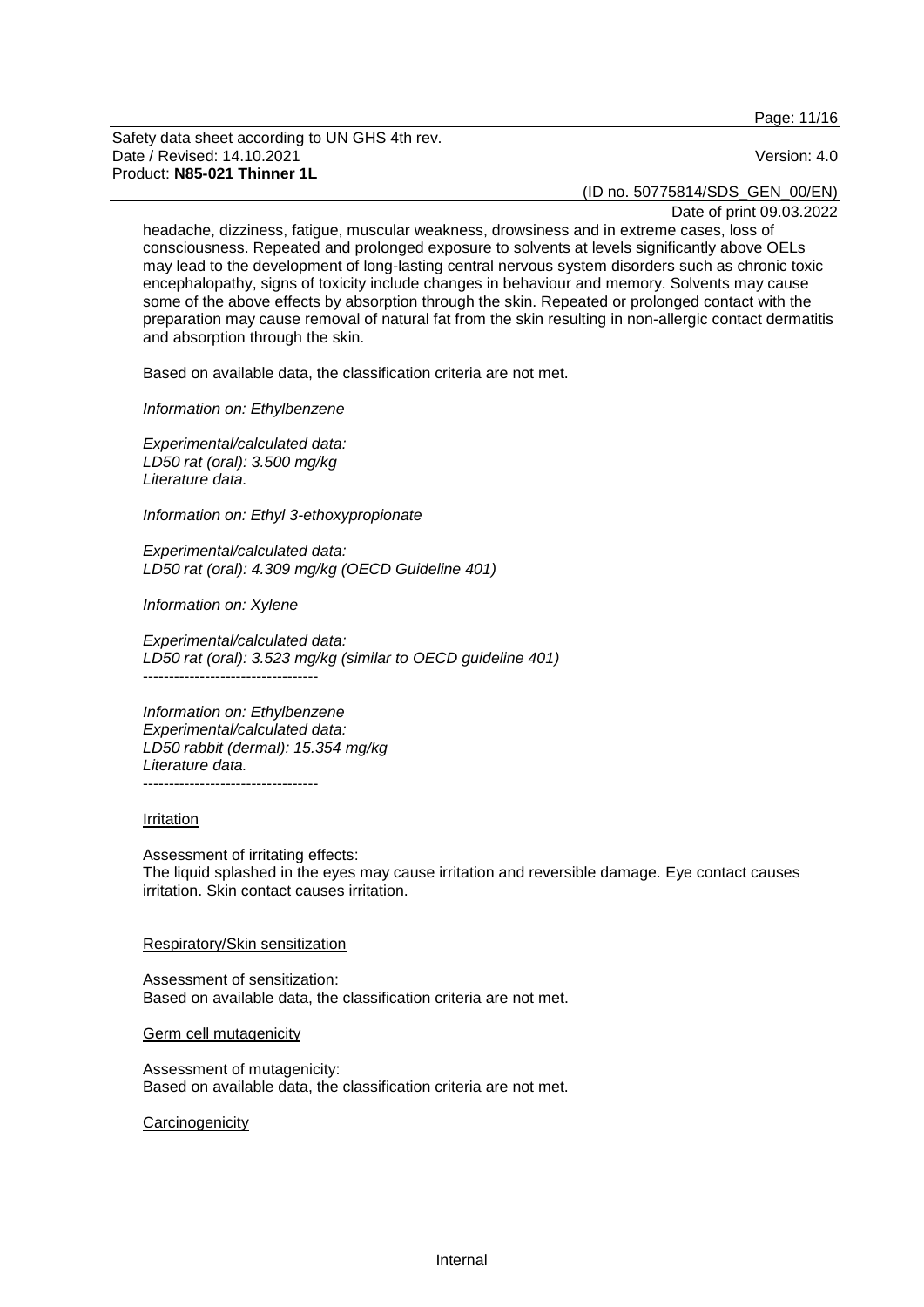Page: 12/16

Safety data sheet according to UN GHS 4th rev. Date / Revised: 14.10.2021 **Version: 4.0** Product: **N85-021 Thinner 1L**

(ID no. 50775814/SDS\_GEN\_00/EN)

Date of print 09.03.2022

Assessment of carcinogenicity: Based on available data, the classification criteria are not met.

#### Reproductive toxicity

Assessment of reproduction toxicity: Based on available data, the classification criteria are not met.

#### Developmental toxicity

Assessment of teratogenicity: Based on available data, the classification criteria are not met.

Specific target organ toxicity (single exposure)

Assessment of STOT single: Possible narcotic effects (drowsiness or dizziness).

#### Repeated dose toxicity and Specific target organ toxicity (repeated exposure)

Assessment of repeated dose toxicity: Based on available data, the classification criteria are not met.

#### Aspiration hazard

May also damage the lung at swallowing (aspiration hazard).

## **12. Ecological Information**

#### **Toxicity**

Assessment of aquatic toxicity:

Harmful to aquatic life. Harmful to aquatic life with long lasting effects. There are no test results available for this product. Do not allow to enter drains or waterways.

#### **Persistence and degradability**

Assessment biodegradation and elimination (H2O): Biological degradability of hazardous substances mentioned in section 3:

*Information on: 1,2,4-Trimethylbenzene Elimination information: > 20 % BOD of the ThOD (28 d) (OECD 301F; ISO 9408; 92/69/EEC, C.4-D) (aerobic, activated sludge, domestic) The product has not been tested. The statement has been derived from substances/products of a similar structure or composition.*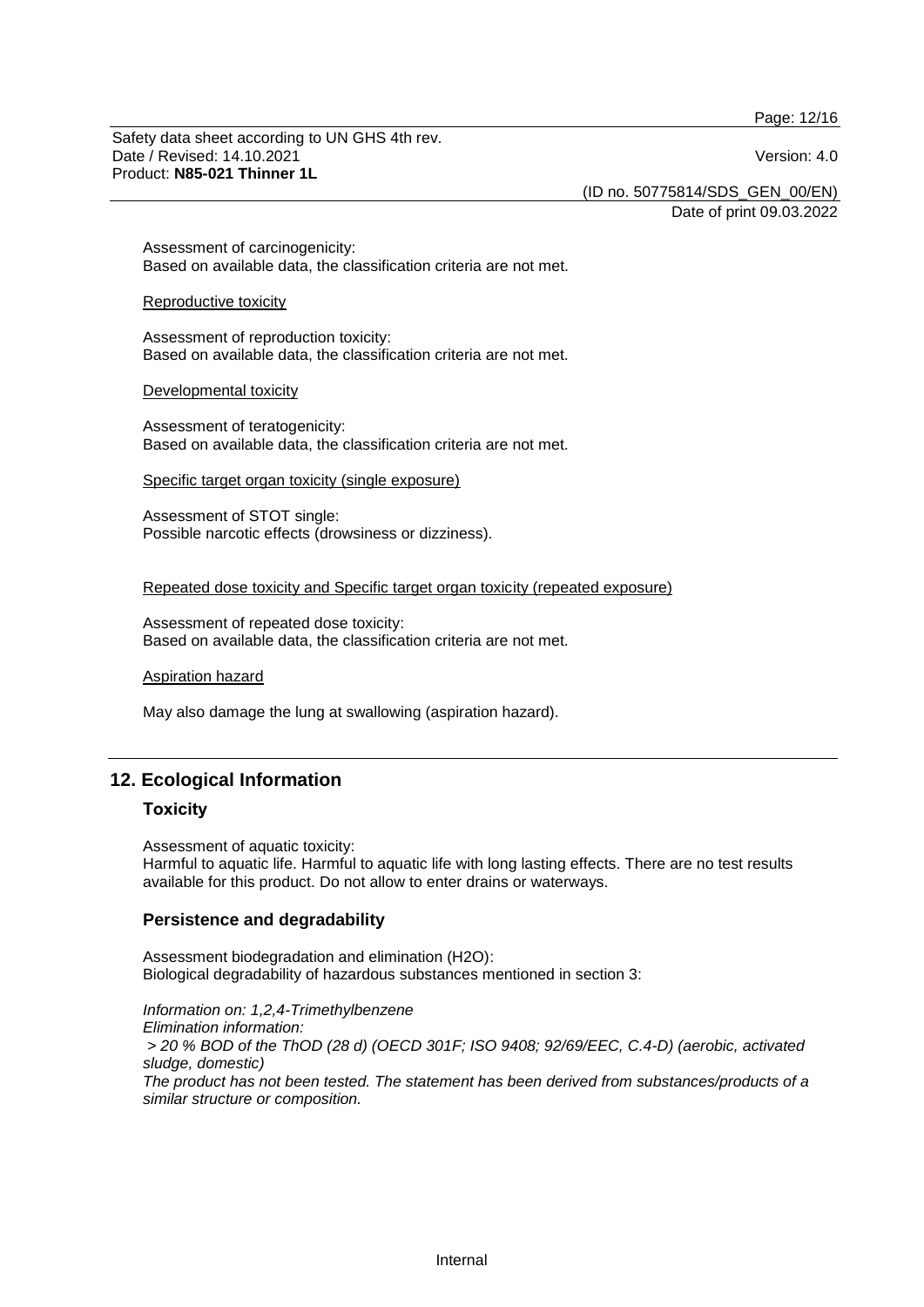Page: 13/16

Safety data sheet according to UN GHS 4th rev. Date / Revised: 14.10.2021 **Version: 4.0** Product: **N85-021 Thinner 1L**

(ID no. 50775814/SDS\_GEN\_00/EN)

Date of print 09.03.2022

*Information on: Ethylbenzene Elimination information: 70 - 80 % TIC of the ThIC (28 d) (ISO 14593) (aerobic, activated sludge) Readily biodegradable (according to OECD criteria).*

*Information on: n-Butyl acetate Elimination information: 80 % BOD of the ThOD (5 d) (OECD 301D; EEC 92/69, C.4-E) (aerobic, municipal sewage treatment plant effluent)*

*Information on: Ethyl 3-ethoxypropionate Elimination information: 100 % CO2 formation relative to the theoretical value (28 d) (Directive 84/449/EEC, C.5) (aerobic, activated sludge, domestic, non-adapted) Readily biodegradable.*

*100 % CO2 formation relative to the theoretical value (18 d) (OECD 301B; ISO 9439; 92/69/EEC, C.4-C) (aerobic)*

*Information on: Xylene Elimination information: 87,8 % BOD of the ThOD (28 d) (OECD Guideline 301 F) (aerobic, activated sludge, domestic, nonadapted) The product has not been tested. The statement has been derived from substances/products of a similar structure or composition.*

*Information on: Solvent naphtha (petroleum), light arom. Elimination information: 77 % BOD of the ThOD (28 d) (OECD 301F; ISO 9408; 92/69/EEC, C.4-D) (aerobic, activated sludge, domestic, non-adapted)*

*96 % CO2 formation relative to the theoretical value (28 d) (ISO 14593) (aerobic, activated sludge, domestic, adapted)* ----------------------------------

#### **Bioaccumulative potential**

Bioaccumulation potential: No data available.

#### **Mobility in soil**

Assessment transport between environmental compartments: Adsorption in soil: No data available.

## **13. Disposal Considerations**

#### **Waste treatment methods**

Observe national and local legal requirements.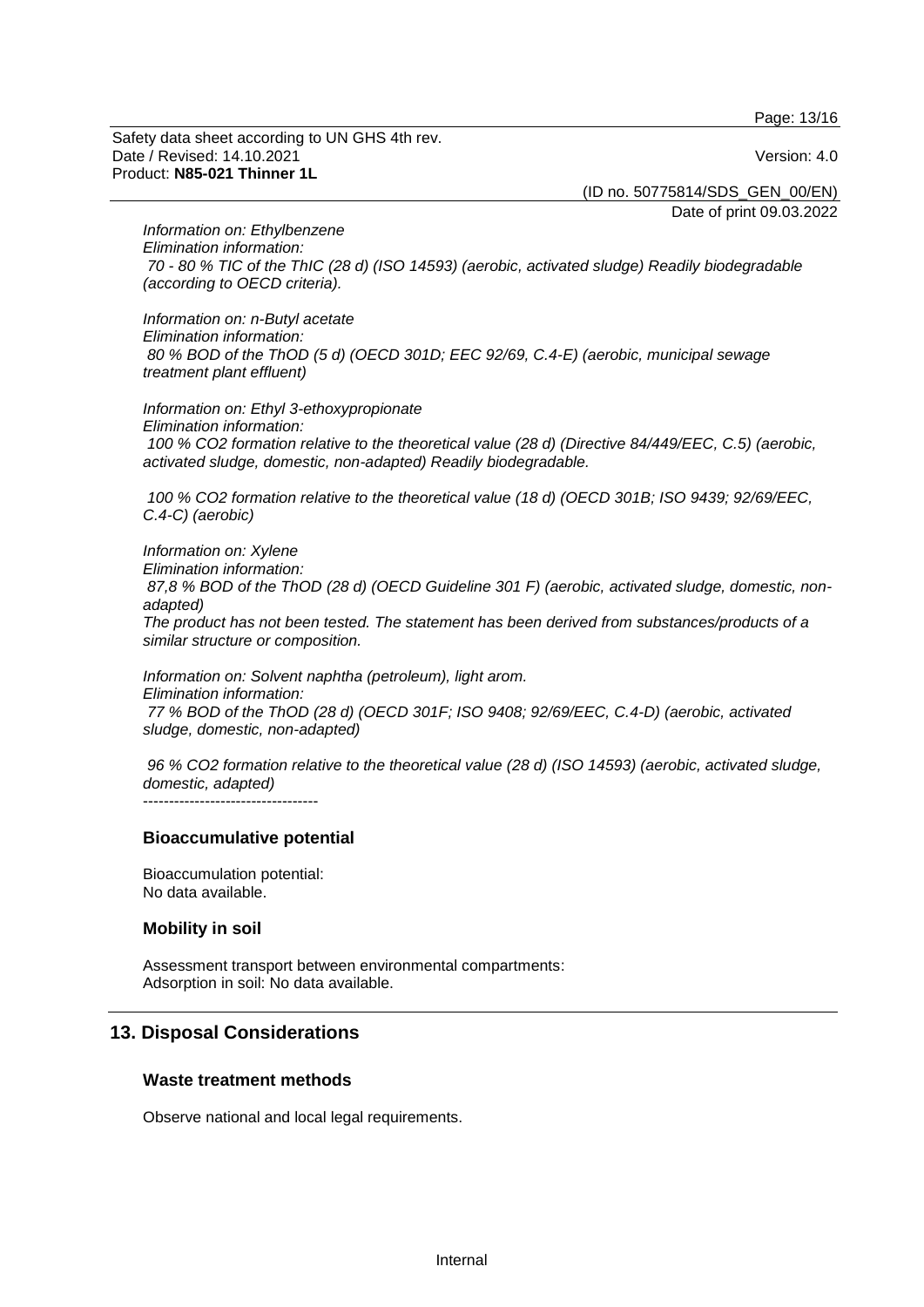Page: 14/16

Safety data sheet according to UN GHS 4th rev. Date / Revised: 14.10.2021 Product: **N85-021 Thinner 1L**

(ID no. 50775814/SDS\_GEN\_00/EN)

Date of print 09.03.2022

No disposal via sewage or waste water systems.

Contaminated packaging:

Contaminated packaging should be emptied as far as possible and disposed of in the same manner as the substance/product.

## **14. Transport Information**

#### **Land transport**

#### ADR

| UN number                   | UN1263                 |
|-----------------------------|------------------------|
| UN proper shipping name:    | PAINT RELATED MATERIAL |
| Transport hazard class(es): | 3                      |
| Packing group:              | Ш                      |
| Environmental hazards:      | no                     |
| Special precautions for     | Tunnel code: D/E       |
| user:                       |                        |

#### RID

| UN number                   | UN1263                 |
|-----------------------------|------------------------|
| UN proper shipping name:    | PAINT RELATED MATERIAL |
| Transport hazard class(es): | 3                      |
| Packing group:              | Ш                      |
| Environmental hazards:      | no                     |
| Special precautions for     | None known             |
| user:                       |                        |

## **Inland waterway transport**

## ADN

| UN number                   | UN1263                 |
|-----------------------------|------------------------|
| UN proper shipping name:    | PAINT RELATED MATERIAL |
| Transport hazard class(es): | 3                      |
| Packing group:              | Ш                      |
| Environmental hazards:      | no                     |
| Special precautions for     | None known             |
| user:                       |                        |

Transport in inland waterway vessel Not evaluated

#### **Sea transport**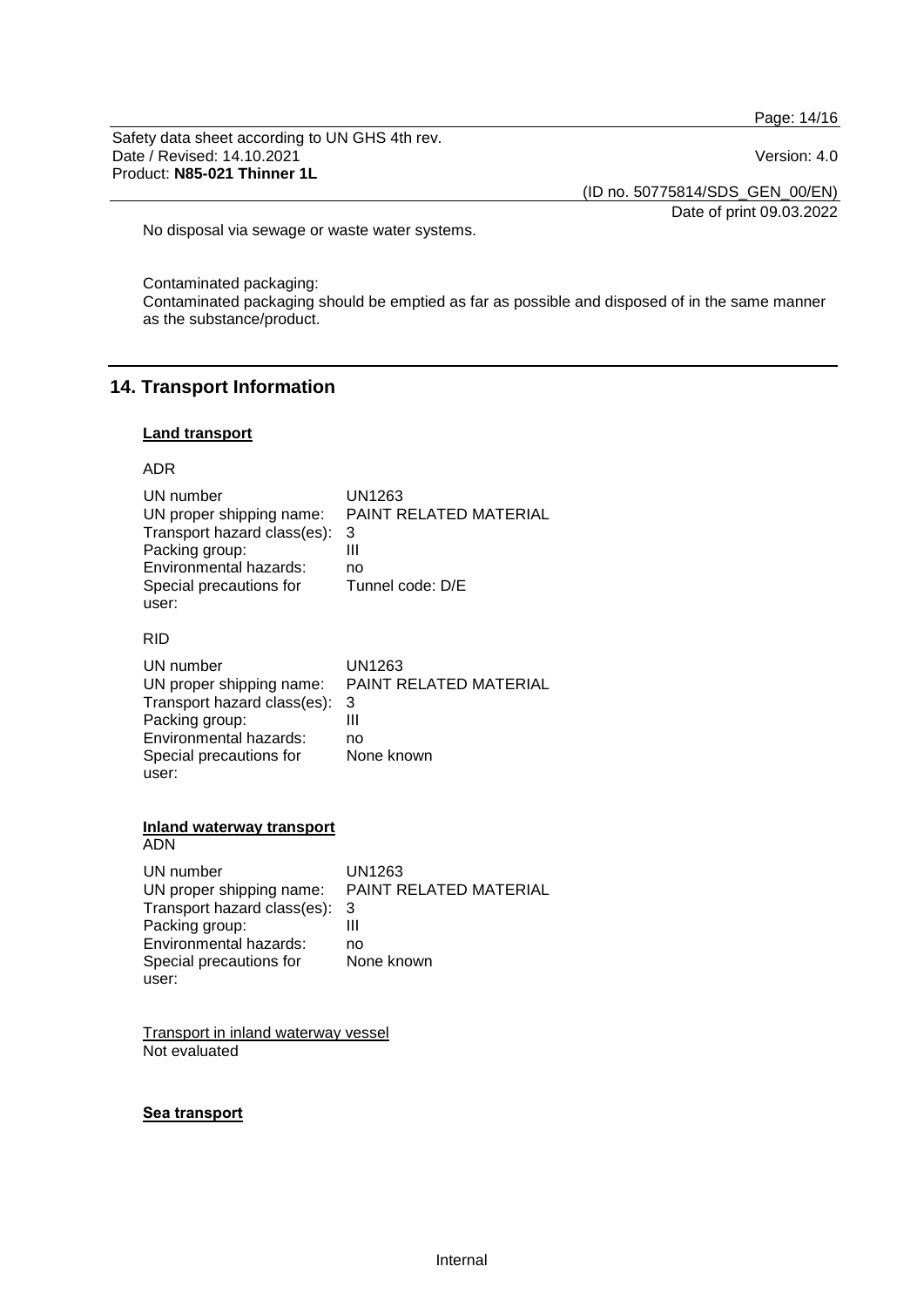Page: 15/16

Safety data sheet according to UN GHS 4th rev. Date / Revised: 14.10.2021 Version: 4.0 Product: **N85-021 Thinner 1L**

(ID no. 50775814/SDS\_GEN\_00/EN)

Date of print 09.03.2022

#### IMDG

| UN number:                  | UN 1263                |
|-----------------------------|------------------------|
| UN proper shipping name:    | PAINT RELATED MATERIAL |
| Transport hazard class(es): | 3                      |
| Packing group:              | Ш                      |
| Environmental hazards:      | no                     |
|                             | Marine pollutant: NO   |
| Special precautions for     | None known             |
| user:                       |                        |

#### **Air transport**

IATA/ICAO

| UN number:                    | UN 1263                                            |
|-------------------------------|----------------------------------------------------|
| UN proper shipping name:      | PAINT RELATED MATERIAL                             |
| Transport hazard class(es): 3 |                                                    |
| Packing group:                |                                                    |
| Environmental hazards:        | No Mark as dangerous for the environment is needed |
| Special precautions for       | None known                                         |
| user:                         |                                                    |

#### **Transport in bulk according to Annex II of MARPOL and the IBC Code**

| Regulation:         | Not evaluated |
|---------------------|---------------|
| Shipment approved:  | Not evaluated |
| Pollution name:     | Not evaluated |
| Pollution category: | Not evaluated |
| Ship Type:          | Not evaluated |

## **15. Regulatory Information**

## **Safety, health and environmental regulations/legislation specific for the substance or mixture**

Not applicable

## **16. Other Information**

For multi-pack systems observe material safety data sheets of all components. Restricted to professional users.

Full text of classifications, hazard symbols and hazard statements, if mentioned in section 2 or 3:<br>Skin Corr./Irrit. Skin corrosion/irritation Skin Corr./Irrit.<br>
Eye Dam./Irrit. Serious eye damage/ey Serious eye damage/eye irritation